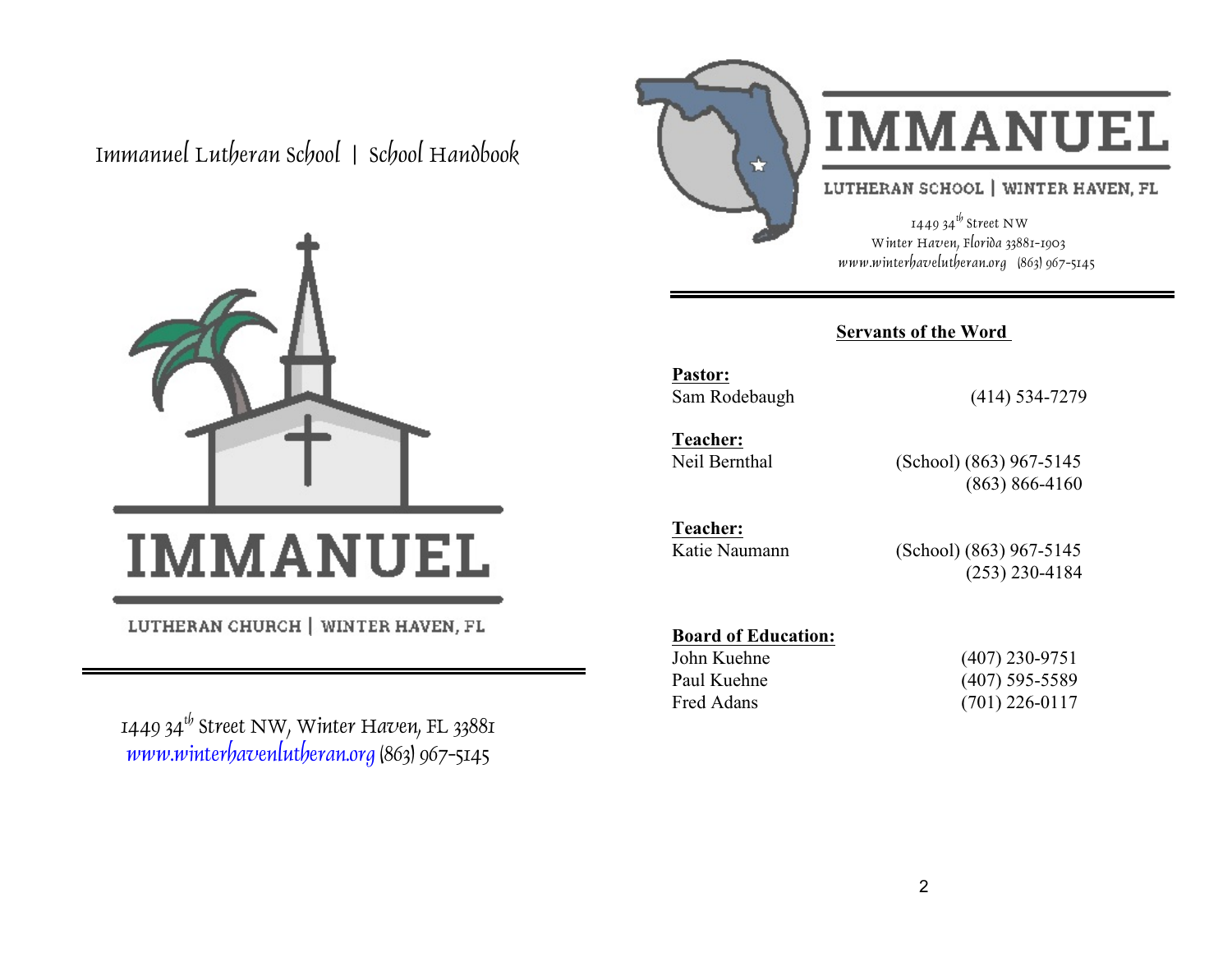#### **IMMANUEL LUTHERAN SCHOOL HANDBOOK**

#### **HISTORY:**

Immanuel Lutheran School was started in 1958, with two students enrolled in Kindergarten. The school was blessed with growth, and an educational wing was added in the early 1960's. For more than sixty years, hundreds of students have received the wonderful news of salvation at Immanuel, having a strong foundation in Christ to carry with them all their lives. May the Lord of the Church continue to bless this educational arm of the congregation. Immanuel - "GOD WITH US."

#### **ADMINISTRATION:**

Immanuel Lutheran congregation sponsors and maintains its school by supplying the facilities as well as the additional funds necessary for the operation of the school. Administrative control and the formation of school policies rests with the Board of Education.

#### **PURPOSE:**

The purpose of Immanuel Lutheran School is to assist parents/guardians with the Christian education of their children. This task involves the application of God's inspired and inerrant Word throughout the school day.

Children need to be trained in the way they should go, namely, in the Lord's way. Therefore, children need the correction, guidance, discipline, and security which only God's Word can give.

At Immanuel, it is our goal that children entrusted into our care will grow in the knowledge and love of our Savior from sin, and become useful citizens. In order to serve the Lord with their abilities and talents, the students at Immanuel are taught that they have good reason to learn of God's orderly creation (mathematical, biological, and physical sciences) and of God's continued working in the affairs of the world around us (social sciences). What better

reason for learning to communicate well (language arts) than to share God's Word of peace and promise with others?

#### **OBJECTIVES:**

The goal of Immanuel Lutheran School is to produce children who are certain of their forgiveness in Christ and who have the hope of everlasting life though Jesus.

Christ's ambition was to do the will of His Father. This is the goal of the Christian school - to produce a child who wants to please his/her heavenly Father at all times by drawing on the strength that is his/hers through Christ.

The Christian educator will always try diligently to help the pupil realize that the exercise of his/her religion consists not in a mere recitation of doctrinal statements or in the accumulation of Biblical facts, but, more important, in the conscious striving toward a sincere imitation of his/her Savior in real-life situations. "But be doers of the Word, and not hearers only, deceiving yourselves." (James 1:22) For this reason the entire curriculum is always related to Christ and the Scriptures. Religion is not simply one of many subjects, but basic to our philosophy of education. "The fear (awe) of the Lord is the beginning of knowledge." (Proverbs 1:7)

#### **HOME, SCHOOL, AND CHURCH**

Immanuel Lutheran School is a Christian school where a Christ centered education is designed for our congregational children and all who attend. We consider our Christian education to be the most complete education available, dealing with all aspects of the individual - soul, mind, and body. The school cannot take the place of the home, but it can assist parents/guardians in their Godgiven duty of "training" their child "in the way he should go." We are convinced that the home must uphold and reinforce the work of the school. The primary responsibility over the child still rests with the parents/guardians. We ask you to take an active part in the education of your child. "And these words which I command you today shall be in your heart; you shall teach them diligently to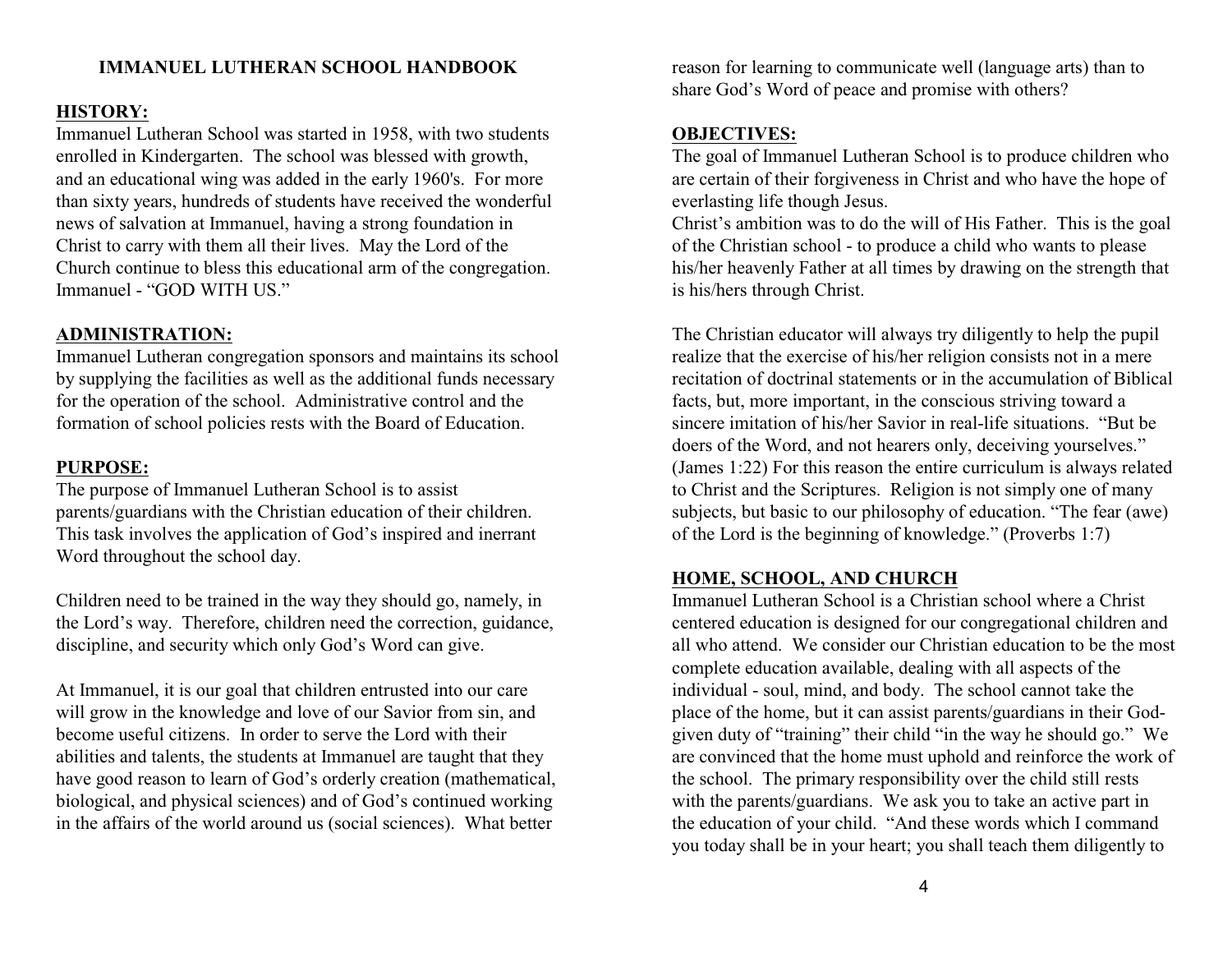your children, and shall talk of them when you sit in your house, when you walk by the way, when you lie down, and when you rise up." (Deuteronomy 6:5-7). "And you, fathers, do not provoke your children to wrath, but bring them up in the training and admonition of the Lord." (Ephesians 6:4)

We encourage parents/guardians to bring their children to church regularly. We seek to instill in our children love "for preaching and His Word," and expect parents to demonstrate this love in their own family.

# **BETWEEN PARENT/GUARDIANS AND TEACHERS:**

We appreciate and encourage interest and inquiries on the part of parents/guardians regarding their child. Feel free to visit the school, but please make prior arrangements. Should you desire a conference with the teacher, please feel free to arrange one. Report cards are sent home quarterly. If there are any problems, a notice will be sent home prior to the report card date. Meetings will be held with the parents in connection with the report cards. If a problem arises, the parents/guardians should contact the teacher directly in accordance with our Lord's comment in Matthew 18:15ff.

# **CURRICULUM:**

Our curriculum meets the academic requirements of general education as well as those requirements set down by the state of Florida. In addition, our curriculum emphasizes God's saving love through Christ's death on the cross. A systematic study of Bible stories, fundamental Christian doctrines, prayer, hymns, and Bible verses help make God more meaningful in the life of the child. Immanuel Lutheran School is registered with the State Department of Education.

### **DISCIPLINE:**

The teacher conscientiously attempts to maintain Christian discipline at all times and tries to treat all children fairly according to Scriptural principles. At the same time, all must realize that students owe willing obedience to their teacher as the Fourth Commandment requires. Students are expected to show this respect and obedience to their classroom teacher as God's representative. "Obey those who rule over you, and be submissive, for they watch out for your souls, as those who must give account. Let them do so with joy and not with grief, for that would be unprofitable for you." (Hebrews 13:17)

Parents/guardians will be notified when discipline problems arise. Parents/guardians will be expected to cooperate in supporting proper methods of discipline.

# **CODE OF STUDENT BEHAVIOR**

# **Section 1.01 CODE OF STUDENT CONDUCT'S PURPOSE**

- A. **School Management:** One important objective of successful school management is the creation of a safe and non-disruptive environment. Acceptable student behavior is a key element in the creation and maintenance of a safe and orderly environment.
- B. **Control of Students:**
	- 1. **Board of Education:** The Board of Education is authorized to adopt rules and regulations for the control and discipline of students and shall decide all cases in which expulsion is recommended.
	- 2. **Teacher:** Each teacher is given authority under state law to establish classroom rules of conduct and consequences for infractions of classroom rules, and to have violent, abusive, uncontrollable, or disruptive students removed from the classroom.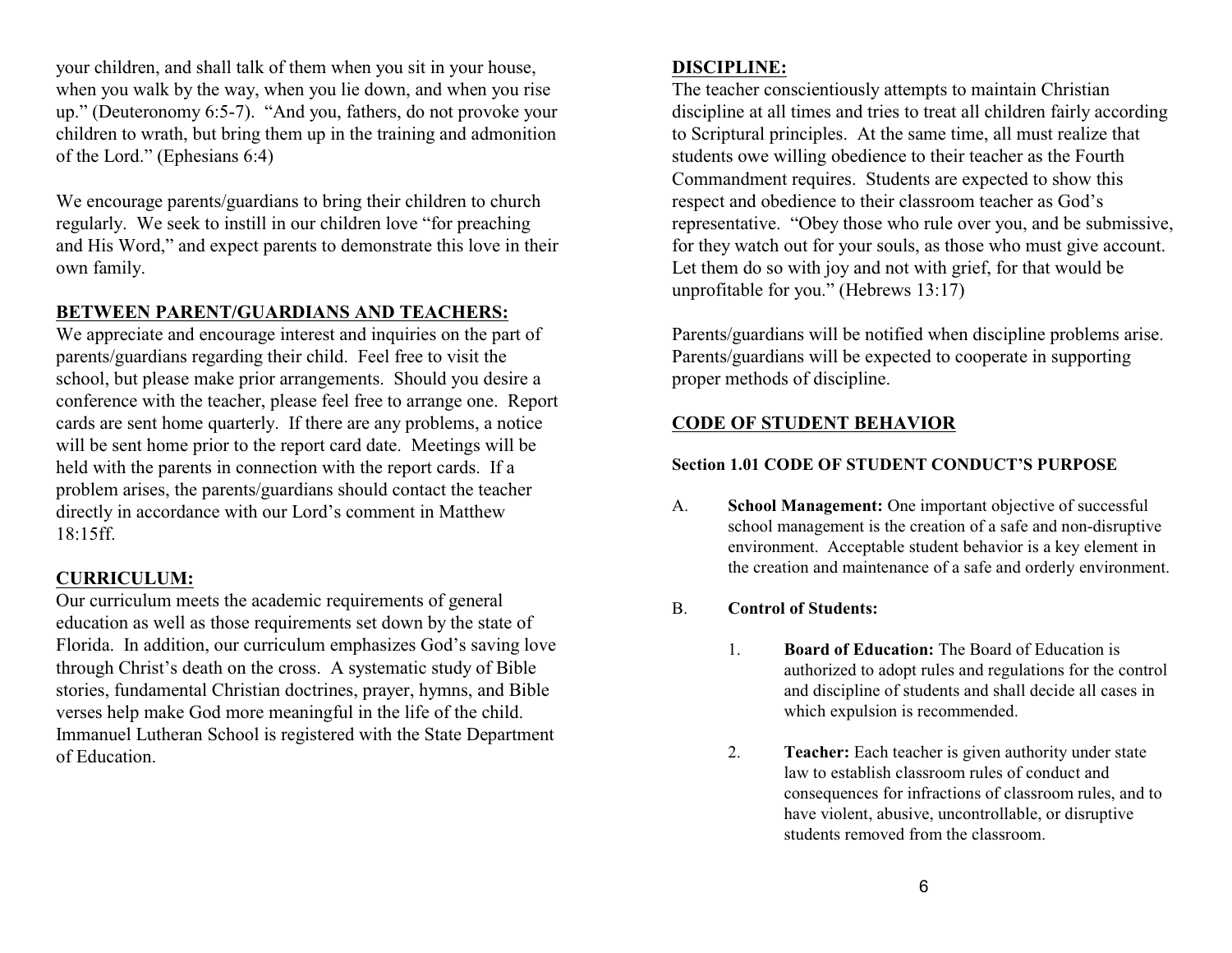**Section 2.01 PROGRESSIVE DISCIPLINE:** When deciding what disciplinary action should be taken, the teacher shall consider the student's age, previous conduct, probability of a recurring violation, intent, attitude, and severity of the offense and, whenever possible shall impose disciplinary action in a progressive manner.

#### **Section 3.01 LEVELS OF DISCIPLINE:**

- A. **Level 1 Parental Assistance:** The teacher shall communicate with the student and the student's parent in an attempt to solve the discipline problem.
- B. **Level 2 Suspension Short Term:** Suspension Short term suspension is a form of discipline involving the temporary removal of a student from all classes for a period of one full day.

**Notice of Suspension:** The teacher shall make a good faith effort to contact the parent by telephone.

> 1. If the parent cannot be contacted, the student is not to be sent home during the school day.

> 2. The teacher shall complete the Notice of Out-ofschool Suspension Form and give a copy of notice to the student for delivery to the parent, and forward a copy of the notice by regular United States mail to the parent within twenty-four hours.

> 3. The teacher shall notify the Board as soon as possible when a student is suspended.

4. In most cases involving a suspension an appeal will not be granted.

- C. **Level 3 Expulsion from School:** The Board of Education shall have the final determination of whether a student will not be allowed to attend Immanuel Lutheran School.
	- 1. **Parental Notice:** The teacher shall complete the Recommendation for Expulsion and give a copy of the

notice to the student for delivery to the parent, and forward a copy of the notice by regular United States mail to the parent within twenty-four hours. The student shall not be allowed to return to school until the Board of Education has met.

- 2. **Board of Education Notice:** The teacher shall forward a copy of the Recommendation for Expulsion to the Board of Education in writing. This recommendation shall include a detailed written report by the teacher on the alternative measures taken prior to the recommendation for expulsion. The Board of Education shall meet as soon as possible.
- 3. **Final Notice:** If the Board of Education decides that it is in the best interests of the child and/ or the school that a student no longer attend Immanuel Lutheran School, the Board shall notify the parent by telephone if possible and send written notice by regular United States Mail within twenty-four hours.
- 4. **Appeal:** There shall be no appeal to the actions of the Board of Education.

**Section 4.01 Corporal Punishment (Spanking):** It is felt that the spanking of children is best carried out at home by the parent. Therefore, teachers are not to spank children at school.

#### **Section 5.01 Physical Restraint:**

- A. **Use of Physical Restraint:** Physical restraint shall be used on a student if the child is a danger to himself or to others and/or is out of control in the classroom or on school property or at school functions.
- B. **Notification:** If physical restraint is used, the teacher shall make a written report of the incident. The teacher shall also inform the parent of the incident.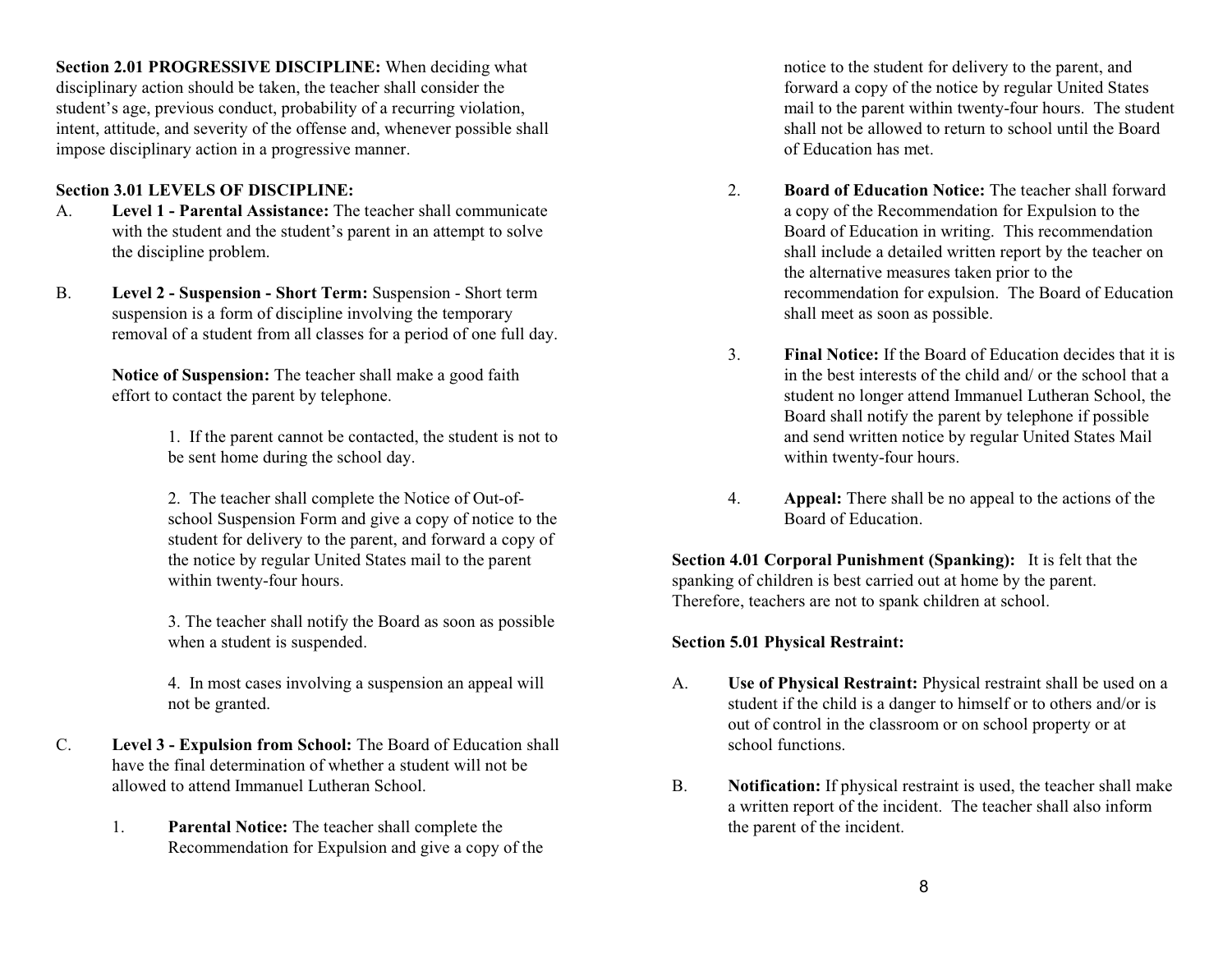# **ATTENDANCE:**

Regular attendance is essential for student development. Parents/guardians are to phone the school (863-967-5145) if their child will not be in school. Students are not permitted to leave the school premises at any time during the school hours without permission from the parents/guardians. We make a special plea that children be punctual. A tardy child makes it difficult for the teacher and the students alike.

> 1. Florida Statute 1003.26 requires regular school attendance of children between the ages of 6 and 16.

2. It is the parent's responsibility to notify the school of the student's absences.

3. Trips with parents/guardians that involve absences from school must be coordinated with the teacher.

4. In the case of all student absences it is the responsibility of the parent/guardian to assist the student in learning the lesson material missed and completing all assignments that were missed because of the absence.

5. A "Letter of Absence" will be mailed to the parents when a student has excessive absences.

6. If the excessive absences continue, the teacher and principal will meet with the parents.

7. The Immanuel Lutheran Board of Education may be involved in all cases regarding excessive absences and will determine the student's future enrollment at Immanuel Lutheran School.

8. Parents/guardians will sign the "Contract of Attendance" for Immanuel Lutheran Church and School.

#### **DRESS IN OUR SCHOOL:**

Students are not expected to dress in any uniform fashion. They are expected to be neat and clean in their personal appearance. The manner in which we dress is certainly a part of Christian training. The parents will be informed if the student's clothes are offensive or hinder the learning process. What we wear is a reflection of who we are. "Let your light so shine before men, that they may see your good works and glorify your Father in heaven." (Matthew 5:16) Students must wear socks and shoes in school as well as on the playground. If you have any questions about your child's dress, please contact your child's teacher.

# **LUNCH:**

Each student will have to supply his/her own lunch. A refrigerator, a warming tray, and a microwave are available to the students.

# **IMMUNIZATION AND HEALTH REQUIREMENTS:**

The state of Florida and Polk County require that children have a physical examination and submit a record of the examination and immunizations before being admitted into school. For a list of the required immunizations, please contact Immanuel Lutheran School. All medication shall be left with the child's teacher. No medication (including aspirin and Tylenol) may be dispensed without parental/guardian permission.

### **FOUR AND FIVE YEAR-OLD KINDERGARTEN**

Our Kindergarten program is a three-hour program. Those Kindergarten students who are in need of before and after-school care should contact the school for information. Please note that each year we may or may not have a four year-old kindergarten program. It is on a year-to-year basis.

# **AGE ENTRANCE REQUIREMENTS:**

Four Year-Old Kindergarten: September 1 - Four years old Five year-Old Kindergarten: September 1 - Five years old Grade One: September 1 - Six years old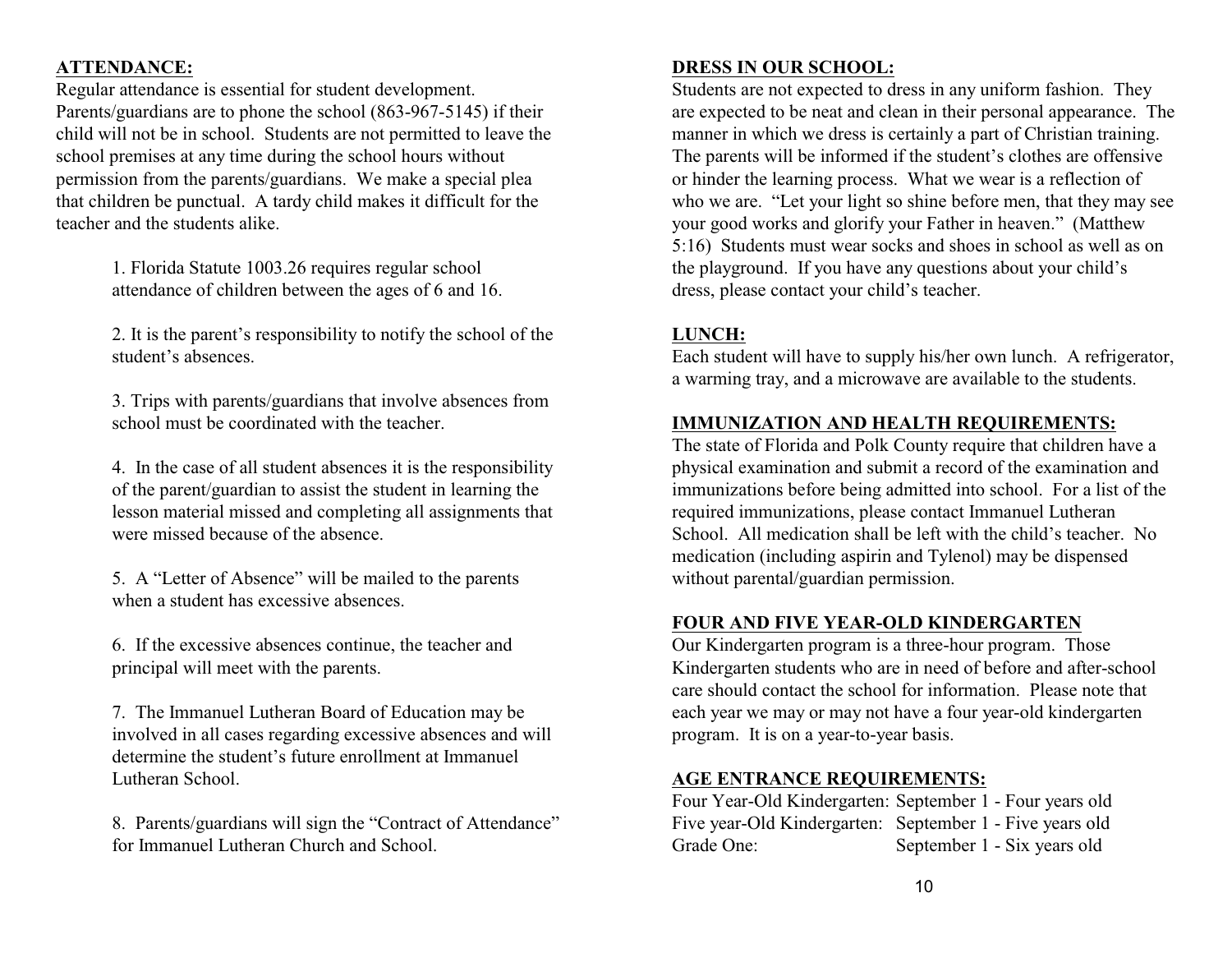#### **DAILY SCHEDULE:**

| $8:15 \text{ am}$  | School begins                  |
|--------------------|--------------------------------|
| $11:30 \text{ am}$ | Preschool is dismissed         |
| $3:00 \text{ pm}$  | Rest of students are dismissed |

Unless previous arrangements are made, the school will not be responsible for the supervision of your children beyond these hours. The number of school days per year meets the State Board of Education Rule 6A-1.09512 of at least 170 actual school days and 900 net instructional hours.

#### **TESTING PROGRAM**:

Each spring the Iowa Tests of Basic Skills (achievement tests) are given to students in all grades. These tests monitor the students' achievements in the different subject areas.

#### **FIELD TRIPS**

Field trips will be scheduled during the school year if transportation is available. A permission slip will be sent home with your child prior to each field trip. Your child must have a signed permission slip in order to participate in any field trip.

#### **NON-MEMBER ENROLLMENT:**

In line with our Lord's command to ''go and make disciples of all nations," (Matthew 28:19ff) we at Immanuel recognize our specific mission calling. Therefore, we will give consideration to all applications by non-members for enrollment in our school.

Those who wish to make application for enrollment must make an appointment with the teacher. This will be an interview between the parents/guardians, student, teacher and pastor. The pastor will have a follow-up meeting with the parents to explain the main teachings of the church and school from the Bible. The application will then be brought before the Board of Education for final approval.

Non-member children are expected to participate in daily devotions, Bible History, Catechism, and Hymnology classes.

Non-member children are encouraged to attend Immanuel Lutheran Church services regularly, especially those at which the children sing.

No efforts to promote contradictory religious views will be permitted. This could cause confusion for all concerned. Such efforts might include verbal promotion of another church or its beliefs or participation in activities unbefitting children of God.

Each non-member child's status will be subject to review by the Board of Education in connection with the teacher and pastor.

### **REGISTRATION FEES AND TUITION:**

Immanuel Lutheran Church values the privilege and blessing of Christian education very highly. For this reason the congregation heavily subsidizes the operational expenses of the day school, resulting in the modest tuition cost.

Registration fees shall be required of all parents/guardians whose children attend Immanuel Lutheran School. The registration fee and tuition schedules shall be reviewed annually by the Board of Education. Registration fees cover materials and books used during the school year.

#### **REGISTRATION AND BOOK FEES:**

The registration fee covers the cost of field trips. The book fee is to cover the cost of books. It is for all grades and is non-refundable.

Both the registration fee and book fee are to be paid by the end of August unless prior arrangements are made.

| <b>Registration Fee</b> | \$25.00  |
|-------------------------|----------|
| <b>Technology Fee</b>   | \$75.00  |
| <b>Book Fee</b>         | \$200.00 |